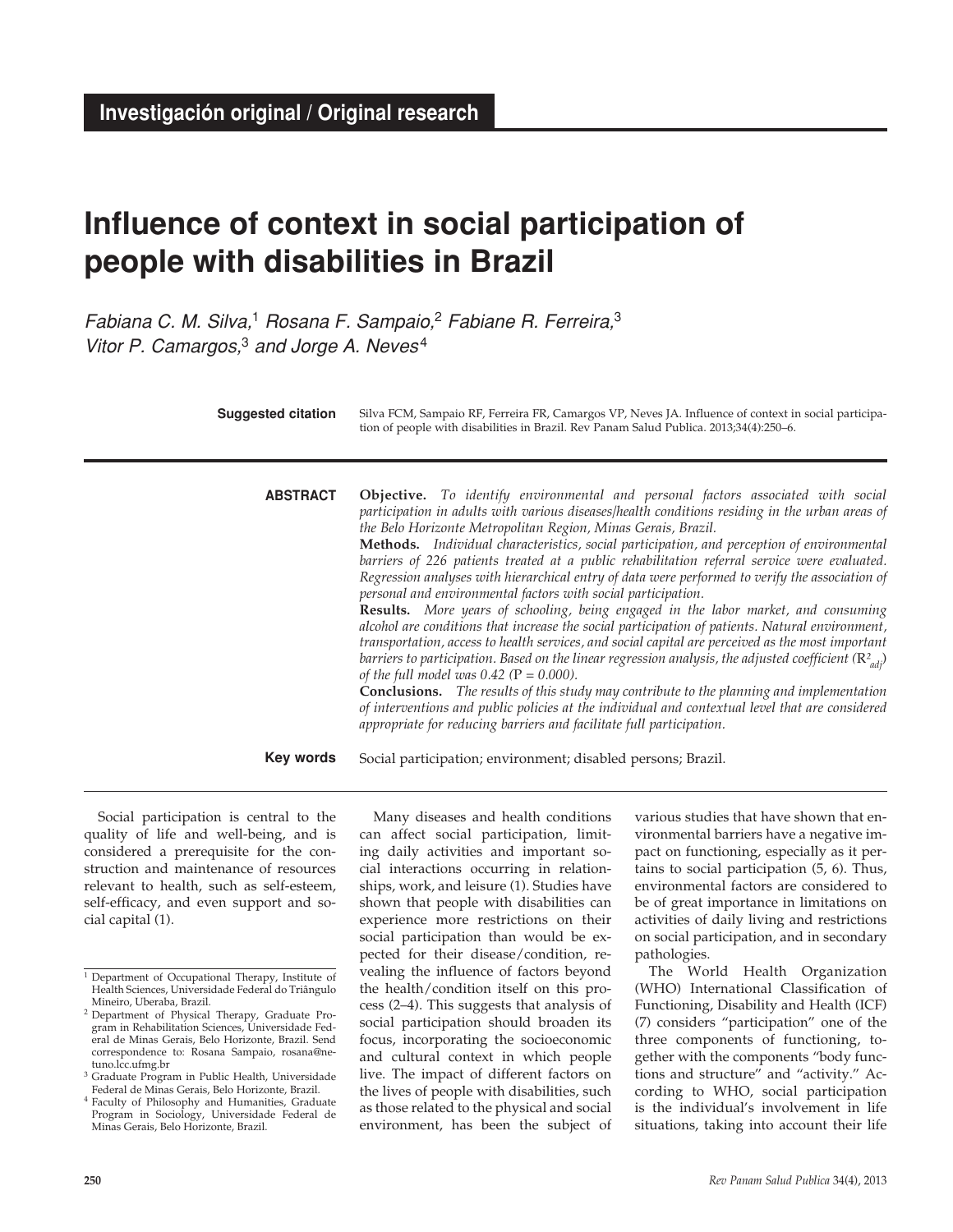experience and the context in which activities are performed (7).

Participating means, then, taking part—being included or integrated in an area of life, and being accepted or having access to the resources needed for this inclusion. The ICF model depicts participation as influenced by personal characteristics and environmental factors—internal attributes and conditions external to the individual—and involving the maintenance of personal autonomy; the possibility of mobility in different environments; social relationships; education; leisure; spirituality; and life in the community (7).

While WHO recognizes the importance of personal and environmental factors on functioning, and although restrictions on participation are common in the presence of acute and chronic diseases/conditions, there are still few studies that analyze the impact of these factors on social participation in a comprehensive way. The limited availability of information and evidence about the relationship between contextual factors and social participation can be justified by the fact that discussions on these interrelationships are relatively recent (3).

Traditionally, the instruments used to assess the influence of environment on participation have adopted a narrow view of the concept of "environment," focusing on the limitations imposed by architectural barriers and the physical environment (8, 9) without addressing the different elements comprised by this concept, such as social support and access to services. Moreover, the literature has focused on the study of social participation restrictions for those with chronic diseases/conditions, with very few investigations analyzing involvement in social situations by individuals with acute conditions.

Considering the relevance of the relation between social participation and personal and environmental factors for understanding the health and functioning of individuals and populations, more research on the topic could help optimize social participation among those with acute and chronic diseases and conditions, serving as a reference for appropriate interventions at the individual and contextual level and thereby contributing to the planning and evaluation of public policies.

The objective of this study was to identify environmental and personal factors associated with social participation in adults with various diseases/health conditions residing in the urban areas of the Belo Horizonte Metropolitan Region (BHMR), Minas Gerais, Brazil.

## **MATERIALS AND METHODS**

An observational, cross-sectional study was conducted with patients who received care at a public rehabilitation referral service in the city of Belo Horizonte in the BHMR of Minas Gerais, Brazil. The BHMR ranks as the third most populous metropolitan region in the country and the third most productive in economic output (10). The BHMR is also an important political, financial, commercial, educational, and cultural center for Brazil; the 62nd largest urban agglomeration in the world; and the seventh largest in Latin America (10).

This study was approved by the ethics committee of the Federal University of Minas Gerais (approval no. 132/09). All study participants signed an informed consent document, and all work was conducted in accordance with the Declaration of Helsinki (1964). A convenience sample was obtained from January to December 2010 and consisted of 226 adult patients of both sexes with various diseases/health conditions, including orthopedic and neurological disorders. All participants 1) were residents of the BHMR, 2) walked with or without an assistance device, and 3) were being treated at the Rehabilitation Reference Center East Unit of Belo Horizonte.

#### **Survey instruments**

**Questionnaire.** The study questionnaire collected socio-demographic, health, and lifestyle information by inquiring about gender, age, marital status, number of children, education, occupation, income, and current work situation. Occupation was converted into "occupational status" calculated according to a socioeconomic index (SEI) that rates the socioeconomic status of the individual by aggregating measures of economic resources and social prestige (11). Current work situation was categorized as "active," "unemployed," "retired," or "on sick leave." The lifestyle section included questions about regular physical activity (defined as physical exercise lasting at least 30 minutes at least three times per week) (12); smoking (whether or not the respondents were smokers at the time of

the interview, regardless of the regularity or number of cigarettes consumed) (12); and consumption of alcohol (with "regular consumption" defined as more than 14 doses of alcohol per week and/or more than five doses on one occasion) (12).

**Craig Hospital Inventory of Environmental Factors.** To assess environmental factors, the Craig Hospital Inventory of Environmental Factors (CHIEF) was applied. The CHIEF is a questionnaire developed to quantify the frequency and extent (magnitude) to which environmental barriers perceived by the individual affect his or her functioning. This instrument been translated and validated for the Brazilian population (13); has good psychometric properties; and has been used to assess the impact of the environment on functioning (5, 13–16).

For each reported environmental factor, the CHIEF provides scores for three different measures of the environmental barriers scale: frequency, magnitude, and frequency–magnitude. The higher the value of the three scores, the greater the degree to which each element of the physical, social, and political environment contributes to or is perceived as a barrier to the participation of people with disabilities (15). The CHIEF also provides a framework for scoring five environmental barrier subscales: 1) attitude/support; 2) services/assistance; 3) physical structure; 4) policies; and 5) school/work (5, 15). This study calculated the score for the main "environmental barriers" scale and all five additional subscales.

**Participation Scale.** The Participation Scale (PS) was also applied in the study. The PS allows for the quantification of restrictions on social participation experienced by people affected by different diseases/health conditions (17). An evaluation of a translated version for Brazil showed good psychometric properties (1, 17). The total value of the PS can range from 0 to 72. The lower the final score, the fewer restrictions the respondent has affecting their participation (1, 17).

#### **Data analysis**

A descriptive analysis and tests of normality were performed, and the strength of association between the dependent variable "participation restrictions" and each independent variable was tested. Pearson's coefficient test was used for continuous variables and the Kruskal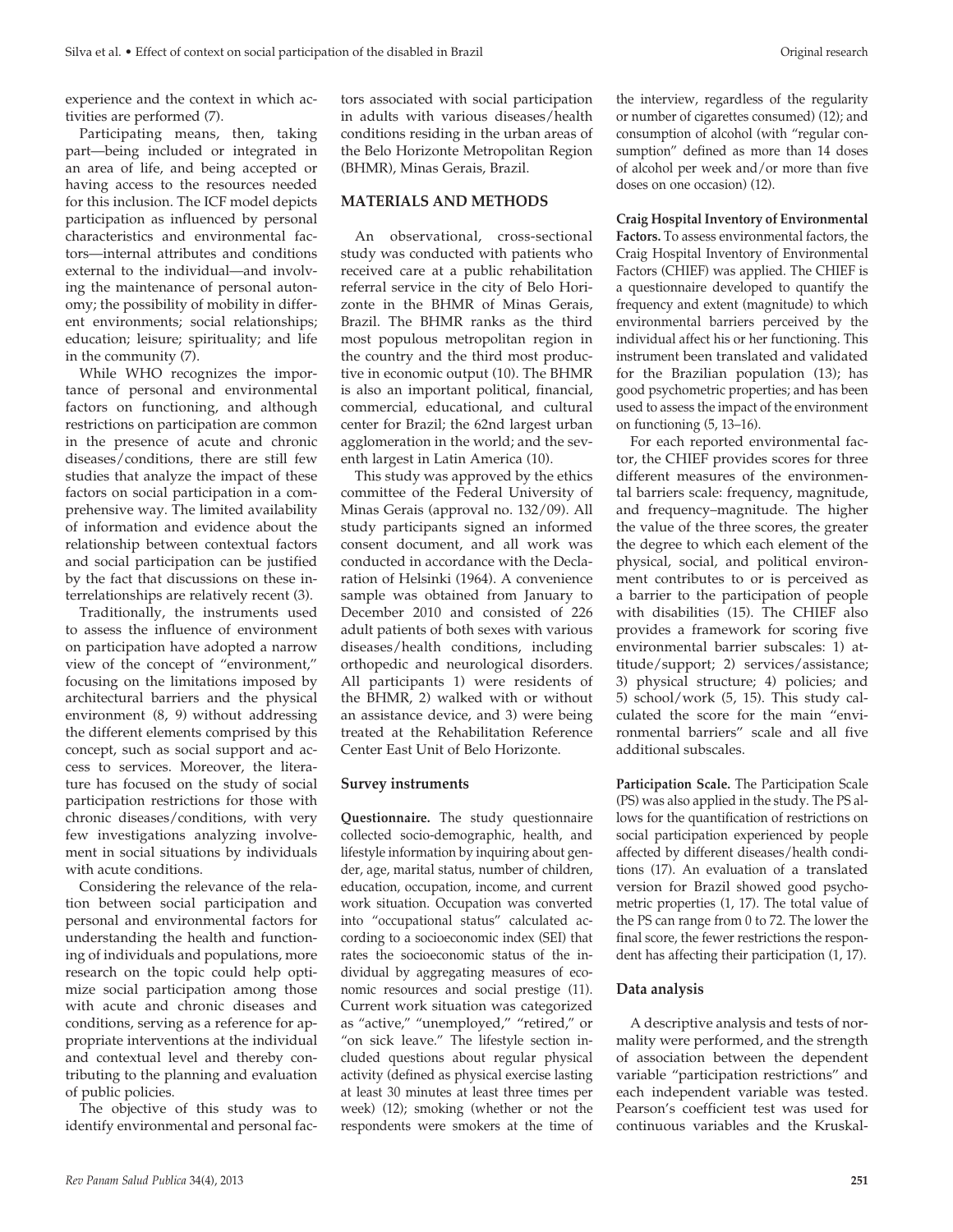Wallis test was used for categorical variables.

The independent variables that had associations with *P* < 0.20 were used in multivariate analyses in a linear regression model. The independent variables were incorporated into the model hierarchically in two blocks, with the first comprising variables related to personal factors (Block 1), and the second comprising variables related to environmental factors (Block 2). For each block, the variables were selected using the stepwise backward method; variables with *P* < 0.05 were maintained in the model. All analyses were controlled for gender and age.

Because the variance of the model residuals did not display homoscedasticity, estimation of robust standard errors (SEs) of the coefficients was used as an alternative method. The coefficients of the regression analysis were estimated using the least-squares method, which does not assume residual normality. All analyses were performed using STATA statistical software, version 10 (Stata-Corp LP, College Station, Texas, USA).

# **RESULTS**

Participants were mostly men (58.0%) between 19 and 59 years old (with a mean age of 42 and a standard deviation (SD) of 12.1 years); 60.2% lived alone. Among all participants, slightly more than half (53.5%) had no more than eight years of formal education; number of children ranged from 0 to 14 (with a median of one child); 135 (59.7%) were out of work; 60 (26.5%) were active in the labor market; 20 (8.8%) were unemployed; and 11 (4.9%) were retired. Only 26.5% (60) had a paid job at the time of the study, and among those annual income ranged from 0 to US\$ 24 000 (with a median income of US\$ 4 800). Using the criteria and coding of the International Classification of Diseases  $10^{th}$  Revision (ICD-10) (18), the distribution of the main clinical diagnoses by relative frequency was as follows: injuries (S00–T98), 40.7%; diseases of the musculoskeletal system and connective tissue (M00–M99), 19.4%; and diseases of the circulatory system (I00–I99), 16.4%. The most prevalent comorbidities were hypertension (10.3%) and type 2 diabetes (3.4%). More than half of the participants (58.4%) had more than one clinical diagnosis, and 133 (58.8%) were in the acute

phase of the disease process. A total of 170 (75.2%) of the participants were sedentary, 38 (16.8%) were smokers, and 82 (36.3%) regularly consumed alcohol. A complete description of participants can be found in Table 1.

For the main "environmental barrier" scale, the mean CHIEF frequency score was  $0.52$  (SD = 0.37), and the magnitude score ranged from 0 to 1.04, with an average of  $0.36$  (SD = 0.25). For the five environmental barrier subscales, the results were as follows: "attitude/support" (mean =  $0.50$ , SD =  $0.62$ , range = 0–2.2); "services/assistance" (mean = 0.59, SD = 0.49, range = 01.86); "physical structure" (mean =  $0.80$ , SD =  $0.65$ , range =  $0-2.67$ ; "policies" (mean =  $0.31$ ,  $SD = 0.51$ , range = 0–2.5); and "school/ work" (mean =  $0.15$ , SD =  $0.53$ , range = 0–3.33). Physical-structure barriers had the highest average score and were therefore the most frequent day-to-day barrier for the participants in this study. Barriers at school or work were the least frequent type of barrier reported by the participants.

For the "participation restriction" variable, values ranged from 0 to 46, with a mean of 17.34 (SD = 12.64). A total of 95 patients (42%) reported no restrictions on participation; 57 (25.2%) reported mild restrictions; 44 (19.5%) reported moderate restrictions; and 30 (13.3%) reported severe restrictions. No cases of grave restrictions in social participation were reported.

The descriptive results for the overall environmental barrier scale, the five environmental barrier subscales, and the participation restrictions are reported in Table 2.

#### **Correlation analysis**

Based on the logistical regression analyses, the personal factors sex, age, health (chronicity of diseases or conditions), education, income, and lifestyle (physical exercise, smoking, and drinking alcohol) and the frequency and magnitude of policy, physical-structure, and attitudes/services barriers had statistically significant associations with restrictions on patients' social participation. The variables "clinical diagnosis," "living with a partner," "number of children," "socioeconomic status of occupation," and "barriers in the environment of study/work" had no statistically significant association with social

**TABLE 1. Socio-demographic, health, and lifestyle characteristics of patients undergoing rehabilitation (***n* **= 226), Rehabilitation Reference Center East Unit, Belo Horizonte, Minas Gerais, Brazil, 2011**

| Characteristic                          | Frequency | $\%$ |
|-----------------------------------------|-----------|------|
| Sex                                     |           |      |
| Female                                  | 95        | 42   |
| Male                                    | 131       | 58   |
| <b>Marital status</b>                   |           |      |
| Married                                 | 90        | 39.8 |
| Single                                  | 87        | 38.5 |
| Separated/divorced                      | 38        | 26.8 |
| Widowed                                 | 11        | 4.9  |
| Number of children                      |           |      |
| 0                                       | 71        | 31.4 |
| 1                                       | 53        | 23.5 |
| $\overline{2}$                          | 38        | 16.8 |
| 3                                       | 35        | 15.5 |
| 4                                       | 15        | 6.6  |
| $\geq 5$                                | 14        | 6.2  |
| Education (years of study)              |           |      |
| $\leq 8$                                | 121       | 53.5 |
| > 8                                     | 105       | 46.5 |
| Situation in the labor market           |           |      |
| Active/working                          | 60        | 26.5 |
| On sick leave                           | 135       | 59.7 |
| Unemployed                              | 20        | 8.8  |
| Retired                                 | 11        | 4.9  |
| Income (US\$ per year)                  |           |      |
| $\leq 3497.14$                          | 79        | 35.0 |
| 3 497.15-4 800                          | 41        | 18.1 |
| 4800.01-6857.14                         | 45        | 19.9 |
| > 6857.14                               | 61        | 27.0 |
| Number of diagnoses                     |           |      |
| 1                                       | 94        | 41.6 |
| $\overline{2}$                          | 61        | 27.0 |
| 3                                       | 36        | 15.9 |
| $4 - 6$                                 | 35        | 15.5 |
| Elapsed time since onset of             |           |      |
| symptoms                                |           |      |
| < 6 months (acute                       | 133       | 58.8 |
| disease/condition)                      |           |      |
| $\geq 6$ months (chronic                | 93        | 41.2 |
| disease/condition)                      |           |      |
| Engages in regular physical<br>activity |           |      |
| No                                      | 170       | 75.2 |
| Yes                                     | 56        | 24.8 |
| Smokes                                  |           |      |
| <b>No</b>                               | 188       | 83.2 |
| Yes                                     | 38        | 16.8 |
| Consumes alcohol                        |           |      |
| <b>No</b>                               | 144       | 63.7 |
| Yes                                     | 82        | 36.3 |

participation restrictions and were thus excluded.

#### **Multivariate linear regression**

Table 3 presents the results of the first multiple linear regression model, which only included the variables for Block 1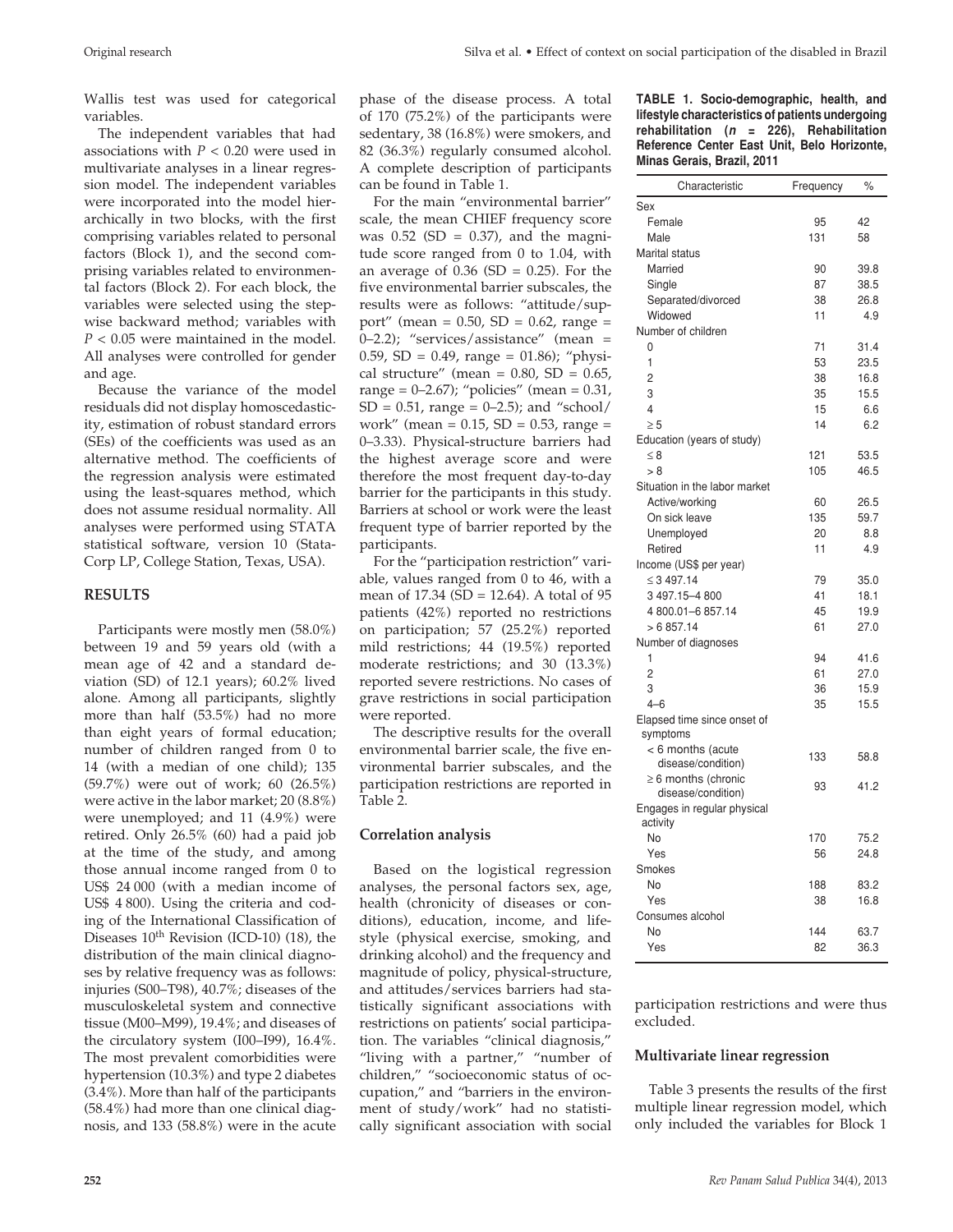**TABLE 2. Scores for 1) the Craig Hospital Inventory of Environmental Factors (CHIEF) "environmental barriers" scale plus five environmental barrier subscales (barriers to participation) and 2) the Participation Scale (restrictions on participation) based on self-reported data from rehabilitation patients (***n* **= 226), Rehabilitation Reference Center East Unit, Belo Horizonte, Minas Gerais, Brazil, 2011**

| Scale                  | Mean/average | Standard deviation | Range/amplitude |
|------------------------|--------------|--------------------|-----------------|
| Environmental barriers |              |                    |                 |
| Frequency              | 0.52         | 0.37               | $0 - 1.96$      |
| Magnitude              | 0.36         | 0.25               | $0 - 1.04$      |
| Policies               | 0.31         | 0.51               | $0 - 2.5$       |
| Physical structure     | 0.80         | 0.65               | $0 - 2.67$      |
| School/work            | 0.15         | 0.53               | $0 - 3.33$      |
| Attitude/support       | 0.50         | 0.62               | $0 - 2.2$       |
| Services/assistance    | 0.59         | 0.49               | $0 - 1.86$      |
| Participation          | 17.34        | 12.64              | $0 - 46$        |

**TABLE 3. Partial model: results of linear regression analysis of personal characteristics influencing restrictions on social participation in rehabilitation patients (***n* **= 226), Rehabilitation Reference Center East Unit, Belo Horizonte, Brazil, 2011a**

| Characteristic                                      | Robust<br><b>B</b> coefficient | Robust<br><b>SEb</b> |         | P >  t | C <sub>1c</sub> |
|-----------------------------------------------------|--------------------------------|----------------------|---------|--------|-----------------|
| Sex                                                 | 0.4668359                      | 1.834582             | 0.25    | 0.799  | $-3.148859$     |
| Age                                                 | $-0.0424773$                   | 0.0698349            | $-0.61$ | 0.544  | $-0.1801117$    |
| Elapsed time since onset of symptoms<br>(in months) | 4.988585                       | 1.712931             | 2.91    | 0.004  | 1.612646        |
| Education                                           | $-0.6085397$                   | 0.2002548            | $-3.04$ | 0.003  | $-1.003213$     |
| Work                                                | $-4.680869$                    | 1.667192             | $-2.81$ | 0.005  | $-7.966663$     |
| Alcohol consumption                                 | $-3.540713$                    | 1.69852              | $-2.08$ | 0.038  | $-6.88825$      |
| Constant                                            | 24.07088                       | 4.025164             | 5.98    | 0.000  | 16.13787        |

<sup>a</sup> Adjusted coefficient  $(R^2_{\text{adj}}) = 0.15$ .<br><sup>b</sup> SE: standard error.

<sup>c</sup> CI: 95% confidence interval.

(personal factors). The variables "smoking"  $(P = 0.515)$ , "engages regularly in physical activity"  $(P = 0.344)$ , and "income" (*P* = 0.154) were not associated with restrictions on social participation.

The model yielded an adjusted coefficient  $(R^2)$  of 0.15 (with  $P = 0.000$ ), indicating that, in this study, personal factors explained 15% of the variance in social participation. Briefly, this partial model suggests that being in the acute phase of the disease process, having more years of formal schooling, being actively engaged in the labor market, and consuming alcohol are conditions that increase the social participation of patients.

The second multivariate linear regression model retained the variables of the first, partial model but added the variables for Block 2 (environmental factors) and thus shows both personal and environmental factors associated with restrictions on patient social participation (Table 4).

In this model, the variables "chronicity"  $(P = 0.935)$ , overall "magnitude of

environmental barriers" ( $P = 0.359$ ), and "frequency of policy barriers"  $(P = 0.060)$ were not associated with the dependent variable, and  $R^2$  was equal to 0.42 (with  $P = 0.000$ , indicating that 42% of the variance in social participation can be explained by personal and environmental factors combined (Table 4). In other words, the inclusion of the environmental factors in the linear regression led to an increase of almost 30% in the explanatory power of the final model compared to the initial, partial model (which consisted only of personal factors).

According to the results of the final model, more years of schooling, participating in the labor market, and consuming alcohol are conditions that increase the social participation of patients. In contrast, the greater the frequency of environmental barriers, especially barriers related to services and assistance, attitudes and support, and physical structure, the greater the increase in restrictions on social participation of patients with various diseases/health conditions.

#### **DISCUSSION**

Over the past two decades, perceptions of the social impact of a disease or trauma has evolved from disadvantages attributed solely to the disability to restrictions on social participation, which calls for consideration of environmental factors as additional determinants of the involvement of individuals in social situations. WHO recognizes social participation as a key indicator of health and well-being and thus recommends that health professionals encourage it among their patients (7). Evidence indicates that interactions between people with disabilities and their environment provide a means for evaluating the degree of social participation and measuring the influence of contextual factors (6, 9). This study investigated the influence of individual attributes and the role of the physical and social environment on the participation of people with disabilities living in a large urban center.

In general, urban centers have the greatest obstacles and challenges to improving access and reducing inequalities in the provision of public services. In the case of Brazil, large cities and metropolitan areas present a variety and complexity of issues, manifested by the combination of high levels of exclusion and/or difficulties in accessing services; health problems; intense migration flows; a disjointed and poorly distributed health care network; and violence; among others (19).

The results of this study revealed that 1) most subjects experienced mild to severe restrictions on their social participation; 2) individual attributes such as higher education, the consumption of alcohol, and being actively engaged in the labor market positively influenced social participation; and 3) more years of schooling can provide individuals with the means for better access to information, health services, infrastructure, and social support, and more positive choices of behaviors and attitudes toward life.

A qualitative perspective of the social participation of the same study sample used in the current research, presented in another publication (20), identified a complex relationship between life with family and friends and social consumption of alcohol, conducted mainly during meetings and festive occasions. The use of alcohol is a behavior adopted by most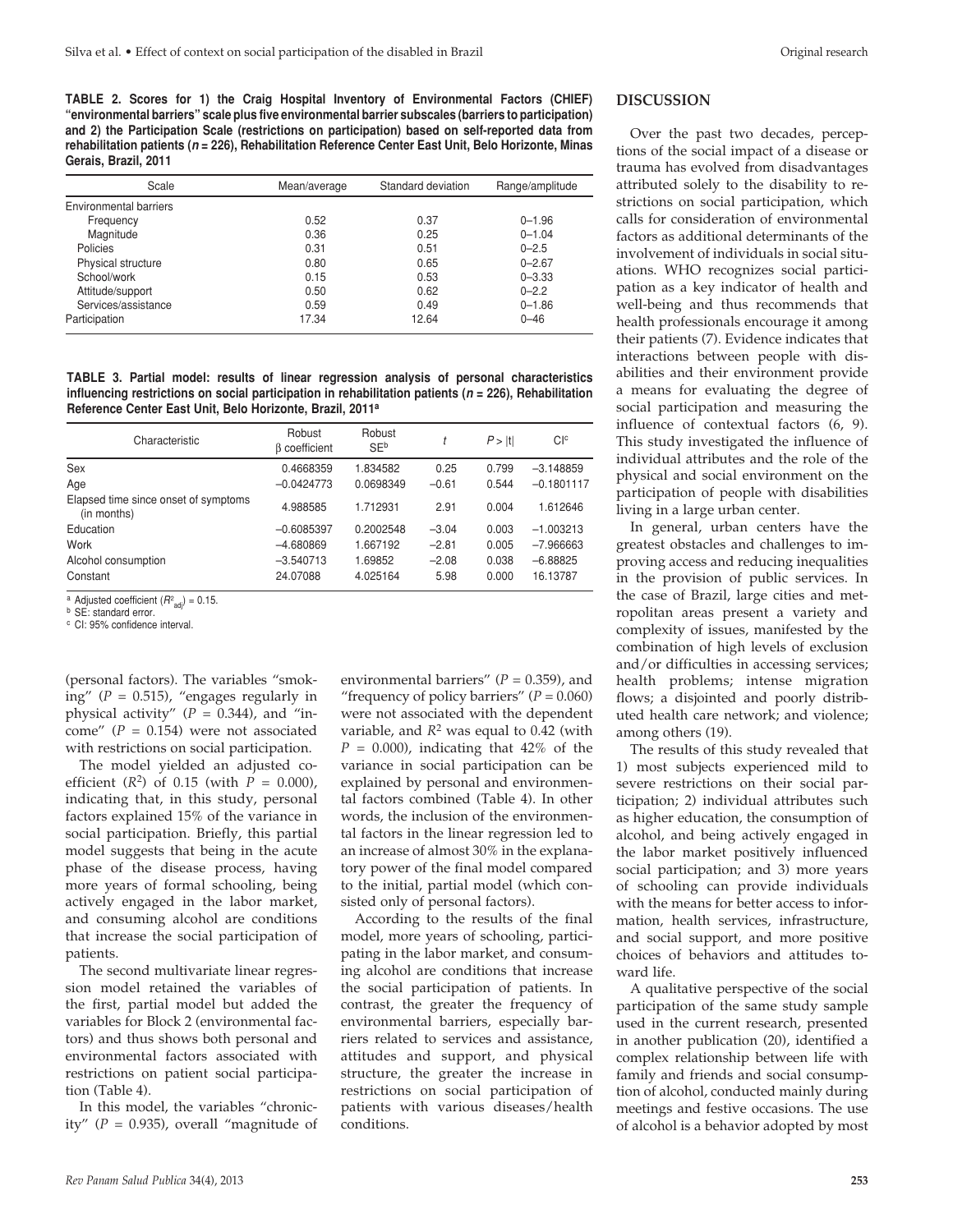**TABLE 4. Full model: results of linear regression analysis of personal and environmental and characteristics influencing restrictions on social participation in rehabilitation patients (***n* **= 226), Referral Center in Rehabilitation East, Belo Horizonte, Brazil, 2011a,b**

|                                     | Robust              | Robust                |         |        |                 |
|-------------------------------------|---------------------|-----------------------|---------|--------|-----------------|
| Characteristic                      | $\beta$ coefficient | <b>SE<sup>c</sup></b> | t       | P >  t | Cl <sup>d</sup> |
| Block 1                             |                     |                       |         |        |                 |
| Sex                                 | 1.860501            | 1.623788              | 1.15    | 0.253  | $-1.340602$     |
| Age                                 | $-0.0029797$        | 0.0663912             | $-0.04$ | 0.964  | $-0.1338619$    |
| Education                           | $-0.7152611$        | 0.1891936             | $-3.78$ | 0.000  | $-1.088233$     |
| Work                                | $-4.632711$         | 1.667314              | $-2.78$ | 0.006  | $-7.919619$     |
| Alcohol                             | $-4.361884$         | 1.422043              | $-3.07$ | 0.002  | $-7.16527$      |
| Block 2                             |                     |                       |         |        |                 |
| Frequency of environmental barriers |                     |                       |         |        |                 |
| Quartile 1                          |                     |                       |         | 0.045  |                 |
| Quartile 2                          | 0.1706375           | 2.67321               | 0.06    |        | $-5.099275$     |
| Quartile 3                          | $-6.754279$         | 3.699401              | $-1.83$ |        | $-14.0472$      |
| Quartile 4                          | $-4.056154$         | 4.267478              | $-0.95$ |        | $-12.46897$     |
| Services/assistance                 |                     |                       |         |        |                 |
| Quartile 1                          |                     |                       |         | 0.000  |                 |
| Quartile 2                          | 9.098874            | 2.365947              | 3.85    |        | 4.434695        |
| Quartile 3                          | 2.093406            | 2.367566              | 0.88    |        | $-2.573965$     |
| Quartile 4                          | 10.24022            | 2.810594              | 3.64    |        | 4.699474        |
| Attitude/support                    | 4.290343            | 1.610823              | 2.66    | 0.008  | 1.1148          |
| Physical structure                  |                     |                       |         |        |                 |
| Quartile 1                          |                     |                       |         | 0.000  |                 |
| Quartile 2                          | 5.881387            | 2.320168              | 2.53    |        | 1.307455        |
| Quartile 3                          | 12.7451             | 2.936655              | 4.34    |        | 6.955838        |
| Quartile 4                          | 13.05324            | 3.329093              | 3.92    |        | 6.490336        |
| Constant                            | 12.65409            | 3.925826              | 3.22    | 0.001  | 4.914796        |
|                                     |                     |                       |         |        |                 |

a Analysis of "frequency of environmental barriers" and barrier subscales "physical structure" and "services/assistance" was performed for different quartiles of distribution.

**b** Adjusted coefficient  $(R^2_{\text{adj}}) = 0.42$ .<br>
<sup>c</sup> SE: standard error.<br>
<sup>d</sup> CI: 95% confidence interval.

cultures, usually associated with celebrations, business/social situations, religious ceremonies, and cultural events. Therefore, its consumption should be analyzed as a cultural behavior, taking into account the heterogeneity of modes of consumption and the reasons, beliefs, values, rituals, lifestyles, and worldviews that perpetuate it (21). On the other hand, alcohol abuse is responsible for about 3% of all deaths that occur globally (22), so its use by patients and relationship with positive social participation should be analyzed carefully. In general, the consumption of alcoholic beverages reported in this study, especially in situations of recreation and leisure, was associated with better social participation.

Maintaining work activities or being active in the labor market also seems to be a facilitating factor for social participation. According to the literature, work contributes to the construction of relations between the individual and society, creating a sense of identity and allowing people to define who they are by their occupations and abilities (23). In

this study, patients who remained active at work had levels of social participation significantly greater than those who were not involved in any work activity.

Work allows individuals to share experiences with others and engage in activities that go beyond their personal interests while acquiring a social status and professional identity that involves them in a larger number of social networks (23). Other studies have shown that the more time away from work, the more intense are the difficulties that the individual experiences in performing their professional duties (24–26).

The inability to exercise a worker role may lead to lifestyle changes, financial problems, inactivity, and dependency (23) and intensify difficulties in other areas of life. Therefore, finding ways to keep patients involved in work activities or developing strategies for their return to work may constitute health actions that facilitate patients' social participation.

The increase in environmental barriers in the everyday life of individuals can explain the increase in participation restrictions. In this study, the environmental factors with adverse effects on social participation were lack of services and assistance, poor aid and social support, and, above all, inadequate physical structure in the local environment. Other studies examining the relationship between environmental factors and participation also found the physical environment to be the biggest barrier to participation (14, 27). Some authors have found that environmental characteristics and barriers in the physical environment lead to restrictions on participation in social situations (15, 28). The constructed environment is often reported as a barrier by specific groups, such as persons with mobility restrictions (27, 29–30). In the current study, in addition to the physical structure of the environment, availability of and access to health care and rehabilitation services were identified as environmental factors vital to social participation. Access to appropriate and resolutive services in the community is extremely important, as these can help the individual return to an active life (28).

In Belo Horizonte, various municipal policies have been implemented with the aim of reducing environmental barriers and increasing accessibility and the social participation of the at-risk population, especially people with disabilities. The location of the city in a mountainous region requires constant investment to accommodate the disabled. Examples of policies designed to address this include a municipal decree that provides for the standardization of sidewalks with features to ensure universal accessibility (31).

Other projects in Belo Horizonte that seek to increase access for people with reduced mobility include 1) the adaptation of the city's bus fleet with wider corridors and seats for the elderly, disabled, and obese; 2) the implementation of the "BH Health Project"—a network of fitness centers linked to health care services to promote health and contribute to improving the quality of life for the general population and people with disabilities; 3) efforts to decentralize and regionalize health services; and 4) the use of devices (provision of health services, leisure facilities, etc.) to expand and match access to the needs of the population within the actual context in which they live. Still, more investment is required to address other environmental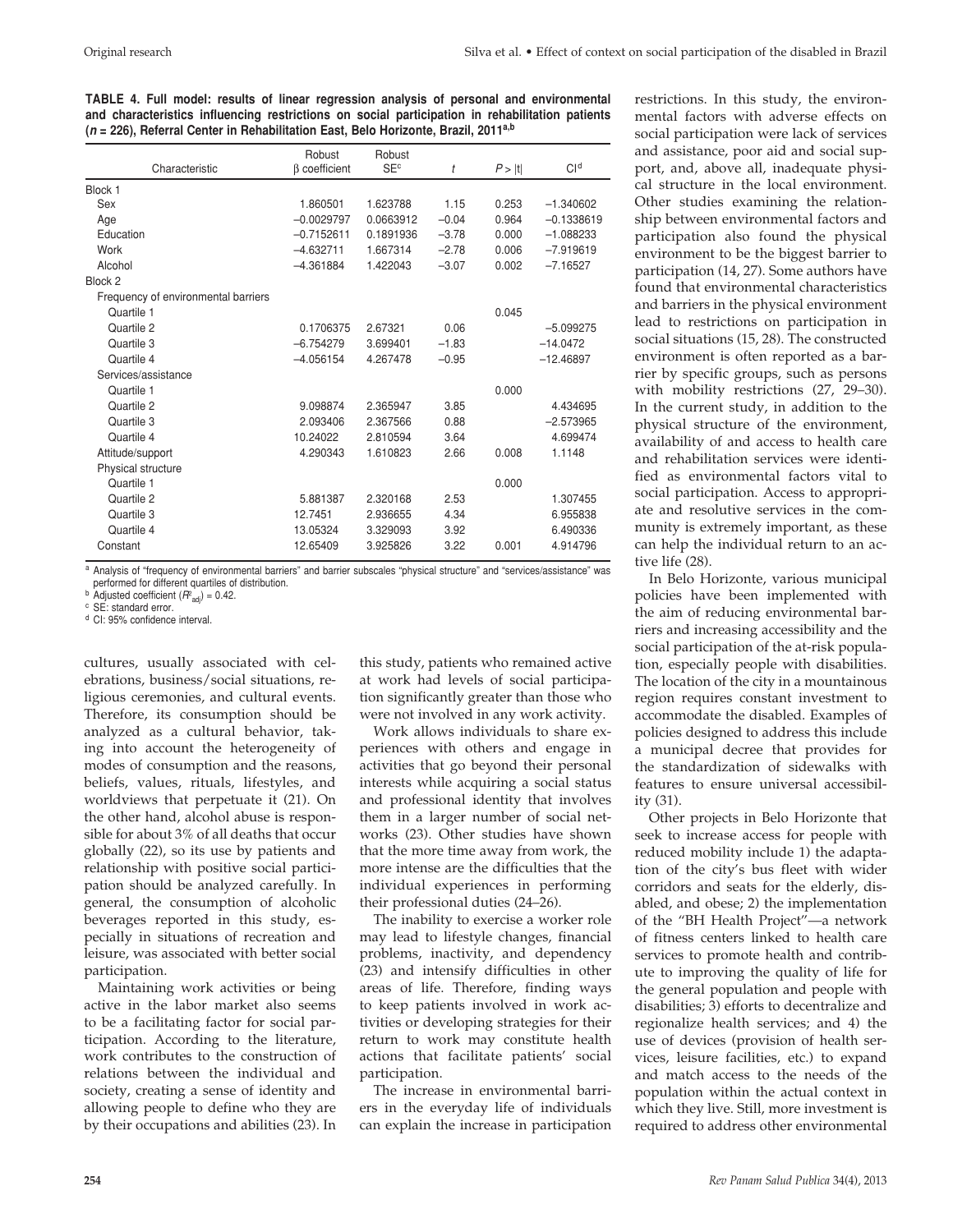barriers (beyond physical barriers) that may allow for the full integration of these individuals into society and to encourage their active participation in local social networks.

Support/assistance from social networks in the immediate environment of the study participants was associated with social participation, indicating that social capital may be one of the environmental factors most relevant to this variable. Support from family and friends is generally perceived as a facilitator of social participation (5, 32), as well as a key factor in helping patients adapt to new health conditions and the new challenges they create (29, 33).

In this study, environmental barriers related to policies and school/work were not associated with participation restrictions. One possible reason for the outcome for school/work barriers is the fact that, according to the CHIEF instruction manual, the school/work environment subscale should be applied only to those who are studying or working (15). In this study, the majority of participants were not working or were retired—and few were in school when the evaluation

2. Cardol M, de Jong BA, van den Bos GA, Beelem A, de Groot IJ, de Han RJ. Beyond disability: perceived participation in people with a chronic disabling condition. Clin Rehabil.

3. Larsson Lund M, Nordlund A, Nygârd L, Lexell J, Bernspâng B. Perceptions of participation and predictors of perceived problems with participation in persons with spinal cord injury. J Rehabil Med. 2005;37(1):3–8. 4. Carvalho RE. La clasificacíon de la funcionalidad y su influencia en el imaginário social sobre lãs discapacidades. In: Brogna P. Visiones y revisiones de la discapacidad. México: FCE;

5. Whiteneck G, Meade MA, Dijkers M, Tate DG, Bushnick T, Forchheimer MB. Environmental factors and their role in participation and life satisfaction after spinal cord injury. Arch Phys Med Rehabil. 2004;85(11):1793–

6. Noreau L, Boschen K. Intersection of participation and environment factors: a complex interactive process. Arch Phys Med Rehabil.

7. Organização Mundial de Saúde. CIF: Classificação Internacional de Funcionalidade, Incapacidade e Saúde. São Paulo: EDUSP; 2003.

2006;28(4):193–203.

2002;16:27–35.

2009.

803.

was conducted—so barriers related to school and work were only reported by and thus evaluated for 26.5% of participants. With regard to policies barriers, the limited schooling of the study sample may have made it difficult for the participants to identify barriers related to public policies.

#### **Conclusion**

The findings of this study suggest that participation by people with disabilities due to chronic or acute diseases or conditions is associated with both individual attributes and environmental conditions. Barriers related to services/ assistance, attitude/support, and physical structure were associated with restrictions on the social participation of the respondents. Thus, restrictions on social participation cannot be attributed solely to individual differences. Elements such as the natural environment, transportation, access to health care services, and social capital are perceived as important barriers to participation. These elements, although dependent on the individuals, are typically external and potentially modifiable by government policies and actions.

Given the central role of environmental factors in the development of opportunities for an individual to participate socially, resources should be invested in reducing barriers to and enhancing the factors that facilitate the full participation and greater involvement of people disabled by health conditions or diseases in day-to-day social interactions.

**Acknowledgments.** The authors thank the patients and staff of the Rehabilitation Reference Center East Unit in the city of Belo Horizonte.

**Funding.** This work was funded by the National Council for Scientific and Technological Development (*Conselho Nacional de Desenvolvimento Científico e Tecológico*, CNPq) of Brazil's Ministry of Science and Technology (*Ministério da Ciência e Tecnologia*, MCT) and the Foundation to Support Research in the State of Minas Gerais (*Fundação de Amparo à Pesquisa do Estado de Minas Gerais*, FAPEMIG).

**Conflicts of interest.** None

#### **REFERENCES**

- 1. van Brakel WH, Anderson AM, Mutatkar RK, Bakirtzief Z, Nicholls PG, Raju MS, et al. The Participation Scale: measuring a key concept in public health. Disabil Rehabil. 8. Shumway-Cook A, Patla A, Stewart AL, Ferrucci L, Ciol MA, Guralnik JM. Assessing environmentally determined mobility disability: self-report versus observed community mobility. J Am Geriatr Soc. 2005;53(4):700–4.
	- 9. Stark S, Hollingsworth HH, Morgan KA, Gray DB. Development of a measure of receptivity of the physical environment. Disabil Rehabil. 2007;29(2):123–37.
	- 10. Instituto Brasileiro de Geografia e Estatística (BR). CENSO 2010. Primeiros resultados. Rio de Janeiro: IBGE; 2010. Available from: http://www.ibge.gov.br/home/estatistica/populacao/censo2010/tabelas\_pdf/ total\_populacao\_minas\_gerais.pdf Accessed 24 November 2011.
	- 11. Alves MTG, Soares JF. Medidas de nível socioeconômico em pesquisas sociais: uma aplicação aos dados de uma pesquisa educacional. Opinião Pública. 2009;15(1):1–30.
	- 12. Sampaio RF, Coelho CM, Barbosa FB, Mancini MC, Parreira VF. Work ability and stress in a bus transportation company in Belo Horizonte, Brazil. Cien Saude Colet. 2009;14(1):287–96.
	- 13. Furtado SRC. O efeito moderador do ambiente na relação entre mobilidade e Participação escolar em crianças e jovens com paralisia cerebral [dissertation]. Belo Horizonte, MG: Universidade Federal de Minas Gerais; 2010. 174 pp. Available from: http://www. eef.ufmg.br/mreab/documentos\_new/Dissertpdf/TESESHEYLA.pdf
- 14. Ephraim PL, MacKenzie EJ, Wegener ST, Dillingham TR, Pezzin LE. Environmental barriers experienced by amputees: the Craig Hospital Inventory of Environmental Factors-Short Form. Arch Phys Med Rehabil. 2006;87:328–33.
- 15. Whiteneck GG, Harrison-Felix CL, Mellick DC, Brooks CA, Charlifue SB, Gerhart KA. Quantifying environmental factors: a measure of physical, attitudinal, service, productivity, and policy barriers. Arch Phys Med Rehabil. 2004;85(8):1324–35.
- 16. Whiteneck GG, Gerhart KA, Cusick CP. Identifying environmental factors that influence the outcomes of people with traumatic brain injury. J Head Trauma Rehabil. 2004;19(3):191–204.
- 17. Nicholls PG, Bakirtzief Z, Van Brakel WH, Das-Pattanaya RK, Raju MS, Norman G, et al. Risk factors for participation restriction in leprosy and development of a screening tool to identify individuals at risk. Lepr Rev. 2005;76(4):305–15.
- 18. Organização Mundial de Saúde. Doenças e problemas relacionados à saúde. Décima Revisão. São Paulo: EDUSP; 2000.
- 19. Senna MCM, Costa AM, Silva LN. Atenção à saúde em grandes centros urbanos: desafios à consolidação do SUS. Soc Debate. 2010;16(1):121–37.
- 20. Lima A, Viegas CS, Paula MEM, Silva FCM, Sampaio RF. Uma abordagem qualitativa das interações entre os domínios da Classificação

2010;91(9 Suppl):S44–53.